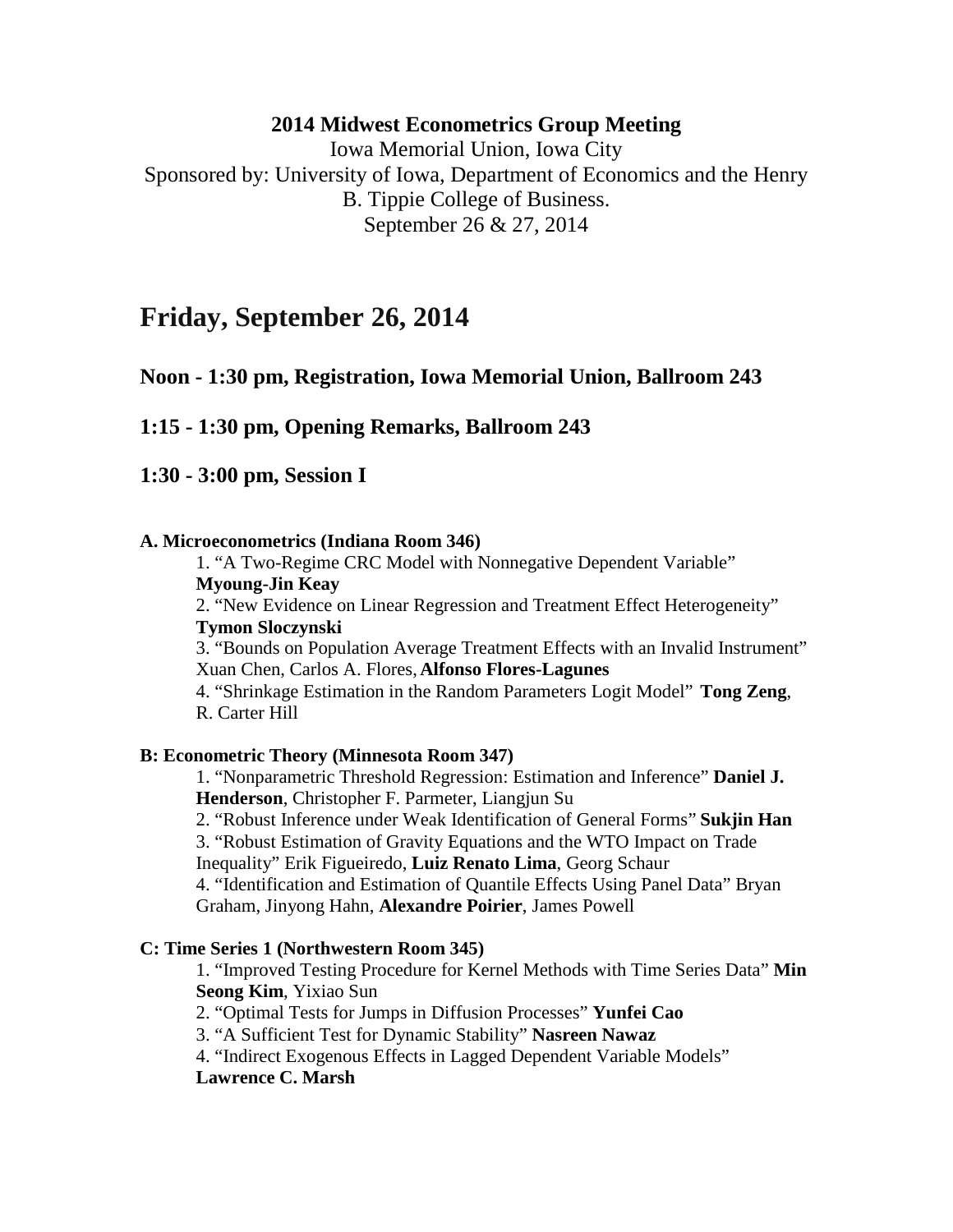### **D. Applied Macroeconomics (Ohio State Room 343)**

1. "Whenever and Wherever: The Role of Card Acceptance in the Transaction Demand for Money" **Kim P. Huynh**, Philipp Schmidt-Dengler, Helmut Stix 2. "A Model of Monetary Policy Shocks for Financial Crises and Normal Conditions" **John W. Keating**, Logan J. Kelly, Andrew Lee Smith, Victor J. Valcarcel

3. "Measuring Monetary Policy Uncertainty" Shangwen Huang, **Shu Wu**

# **3:00 - 3:30 pm, Break, Chicago Lobby & Michigan Room 351**

## **3:30 - 5:00 pm, Session II**

### **A. Nonparametric Econometrics 1 (Indiana Room 346)**

1. "Efficient Propensity Score Regression Estimators of Multi-Valued Treatment Effects for the Treated" **Ying-Ying Lee**

2. "Optimal Bandwidth Selection in the Regression Discontinuity Design with Clustered Sampling" Otavio Bartalotti, **Quentin Brummet**

3. "Functional Principal Component Analysis of Density Families with Complex Survey Data on UK Prices" Ba M. Chu, Kim P. Huynh, **David T. Jacho-Chavez**, Oleksiy Kryvtsov

4. "Random Utility Models, Attention Sets and Status Quo Bias" **Arie Beresteanu**, Roee Teper

### **B. High-Dimensional Econometrics (Minnesota Room 347)**

1. "Fitting Vast Dimensional Time-Varying Covariance Models" Robert F. Engle, **Cavit Pakel**, Neil Shephard, Kevin Sheppard

2. "Asymptotic Power of the Sphericity Test Under Weak and Strong Factors in a Fixed Effects Panel Data Model" Badi H. Baltagi, Chihwa Kao, **Fa Wang** 3. "Power Enhancement Principle in High-Dimensional Cross-Sectional Tests" Jiangqing Fan,**Yuan Liao**, Jiawei Yao

### **C. Time Series 2 (Northwestern Room 345)**

1. "Structural Volatility Impulse Response Functions and Asymptotic Distributions" **Xiaochun Liu**

2. "The Distribution of Rolling Regression Estimators" Zongwu Cai, **Ted Juhl**

3. "Out-of-Sample Forecast Model Averaging with Parameter Instability" **Anwen Yin**

### **D. Spatial Econometrics (Ohio State Room 343)**

1. "Indirect Inference in Spatial Autoregressions" Peter C. B. Phillips, **Maria Kyriacou**, Francesca Rossi

2. "Testing Spatial Dependence When a Nuisance Parameter is not Identified Under the Null Hypothesis" Yu-Hsien Kao, **Anil K. Bera**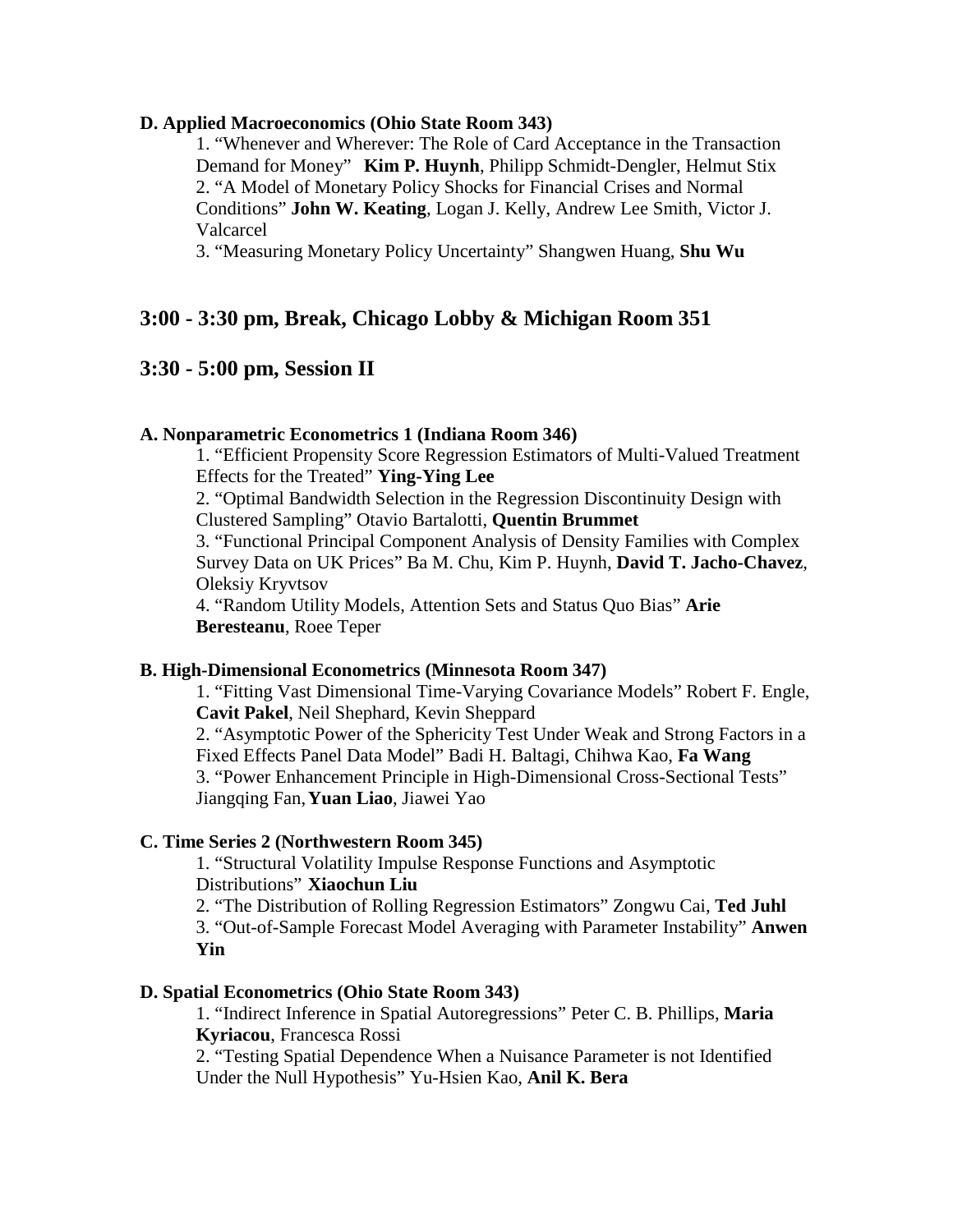3. "A Structural Model of Multigraph Formation: Favor Exchange and Social Networks in Villages" **Jun Sung Kim**

## **E. International Economics (Purdue Room 341)**

1. "Asymmetric Pass-through Behavior over the Business Cycle" Luiggi Donayre, **Irina Panovska**

2. "Macroeconomic Variables and the Soverign Risk Premia in EMU, EU and standalone countries" **Arkady Gevorkyan**, Willi Semmler

3. "Asymptotic Price-Level Convergence" Alfredo Garcia-Hiernaux, **David E. Guerrero**, Michael McAleer

# **5:30 - 7:00 pm, Reception – Hotel Vetro[1](#page-2-0) , Plaza Room 3 (located on 2nd floor of Hotel)**

**7:00 pm, Conference Dinner, Hotel Vetro, E. W. Lehman Ballroom. After dinner remarks provided by Victor Chernozhukov, Professor of Economics, MIT**

# **Saturday, September 27, 2014**

# **7:30 - 9:00 am, Breakfast, Iowa Memorial Union, Ballroom 243**

## **9:00 - 10:30 am, Session III**

## **A. Endogeneity (Indiana Room 346)**

1. "Estimating Nonlinear Models with Endogenous Explanatory Variables, Using Control Function and Quasi-LIML" **Wei Lin**, Jeffrey M. Wooldridge 2. "Nonseparable Triangular Simultaneous Equations Models with Unobserved Endogenous Variables" **Suyong Song** 3. "Testing for Instrumental Variable Models When Exogeneity Conditions are Invalid" **Rui Fan**, Sung Y. Park

## **B. Quantile Regression (Minnesota Room 347)**

1. "Bootstrap Testing for Quantile Regression Coefficients" Pierre Chausse, **Thomas M. Parker**

2. "Latent Structures and Quantiles of the Treatment Effect Distribution" Erich Battistin, **Carlos Lamarche**, Enrico Rettore

3. "Multiple Testing for Positive Treatment Effects"**Jiaying Gu**, Shu Shen

<span id="page-2-0"></span><sup>1</sup> The Hotel Vetro is located at 201 South Linn Street, Iowa City. It is located directly next to the Iowa City Sheraton. I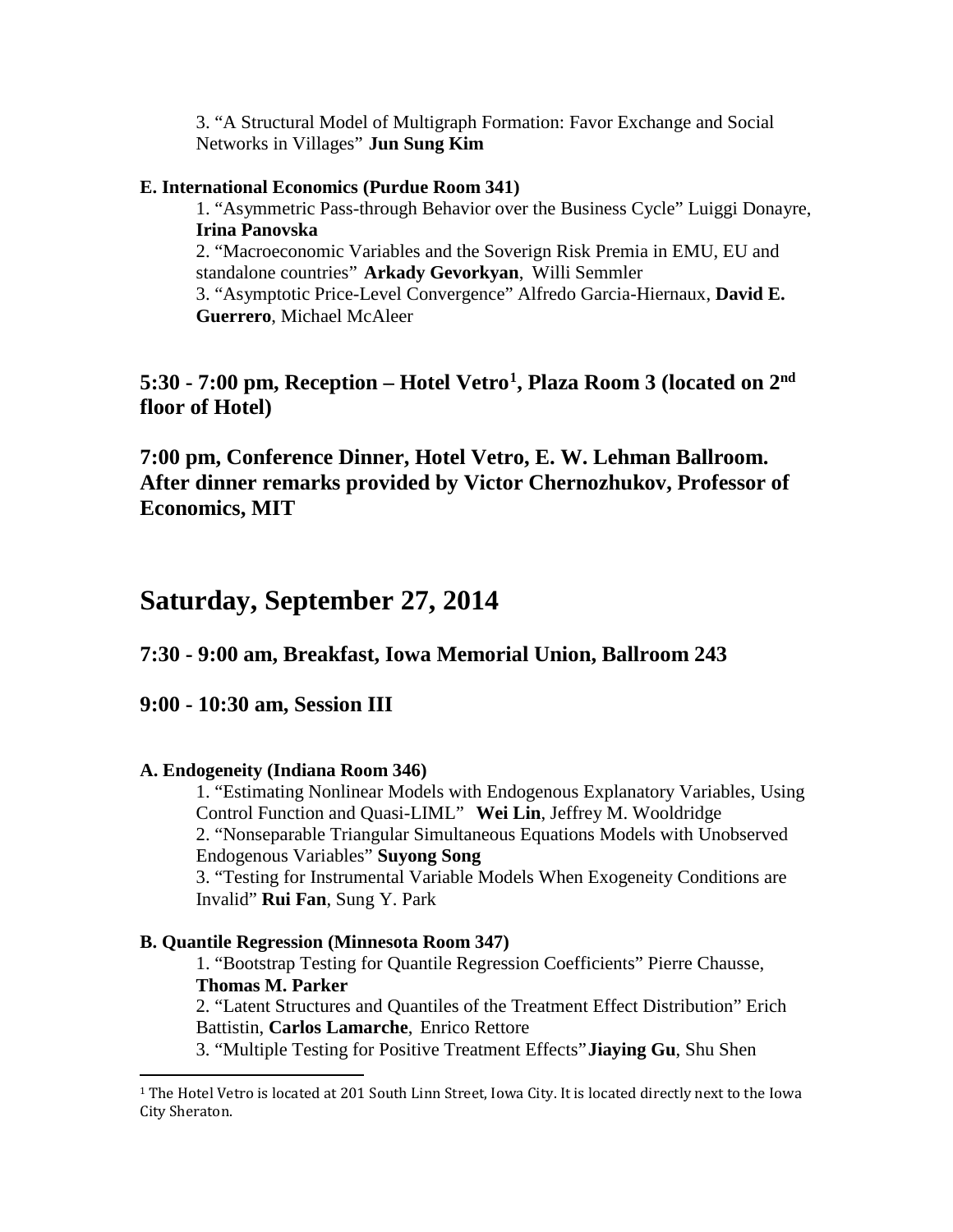4. "Bayesian Quantile Regression via Dirichlet Process Mixture of Logistic Distributions" **Chao Chang**, Nan Lin

### **C: Time Series 3 (Northwestern Room 345)**

1. "Credible Granger-Causality Inference with Modest Sample Lengths: A Cross-Sample Validation Approach" **Richard A. Ashley**, Kwok Ping Tsang

2. "Estimation of Constant Gain Learning Models" Eric Gaus, **Srikanth Ramamurthy**

## 3. "The Econometrics of Learning-by-Doing" Gary Cornwall, Hamed Namavari, **Jeff Mills**

4. "Asymptotic Validity of Bootstrap Methods for a Structural Break in Trend" **Seong Yeon Chang**

## **D: Financial Econometrics (Ohio State Room 343)**

1. "Testing Market Efficiency of Derivatives Exchange" **M. Fatih Oztek**, Nadir **Ocal** 

2. "Measuring Ambiguity Aversion." A. Ronald Gallant, **Mohammad R. Jahan-Parvar**, Hening Liu

3. "Entropy Diagnostics for Asset Pricing Model Stochastic Discount Factors: A Critique" **Michael Stutzer**

## **E. Monetary Economics (Purdue Room 341)**

1. "Local Deviations from Uncovered Interest Parity: Kernel Smoothing Functions and the Role of Fundamentals" Richard T. Baillie, **Kun Ho Kim** 2. "Term Structure of Interest Rate Volatility and Macroeconomic Uncertainty" **Drew D. Creal**, Jing Cynthia Wu

3. "Structural Breaks and the Explanatory Power of Nelson-Siegel Factors on the Term Structure of Interest Rates for the US and the UK" **Jared Levant**

# **10:30 - 11:00 am, Break, Chicago Lobby & Michigan Room 351**

## **11:00 am – 12:30pm, Session IV**

## **A. Nonparametric Econometrics 2 (Indiana Room 346)**

1. "Robust Inference on Semi/nonparametric Moment Conditions with Partial Identification" **Jing Tao**

2. "Subvector Inference in Local Regression" **Ke-Li Xu**

3. "Estimation of Semiparametric Single-Index Models with Covariates Having Unbounded Support" **Chuan Goh**

4. "Rule-of-Thumb Bandwidth Selection for Discrete Kernel Functions" **Chi-Yang Chu**, Daniel J. Henderson, Christopher F. Parmeter

## **B: Commodities (Minnesota Room 347)**